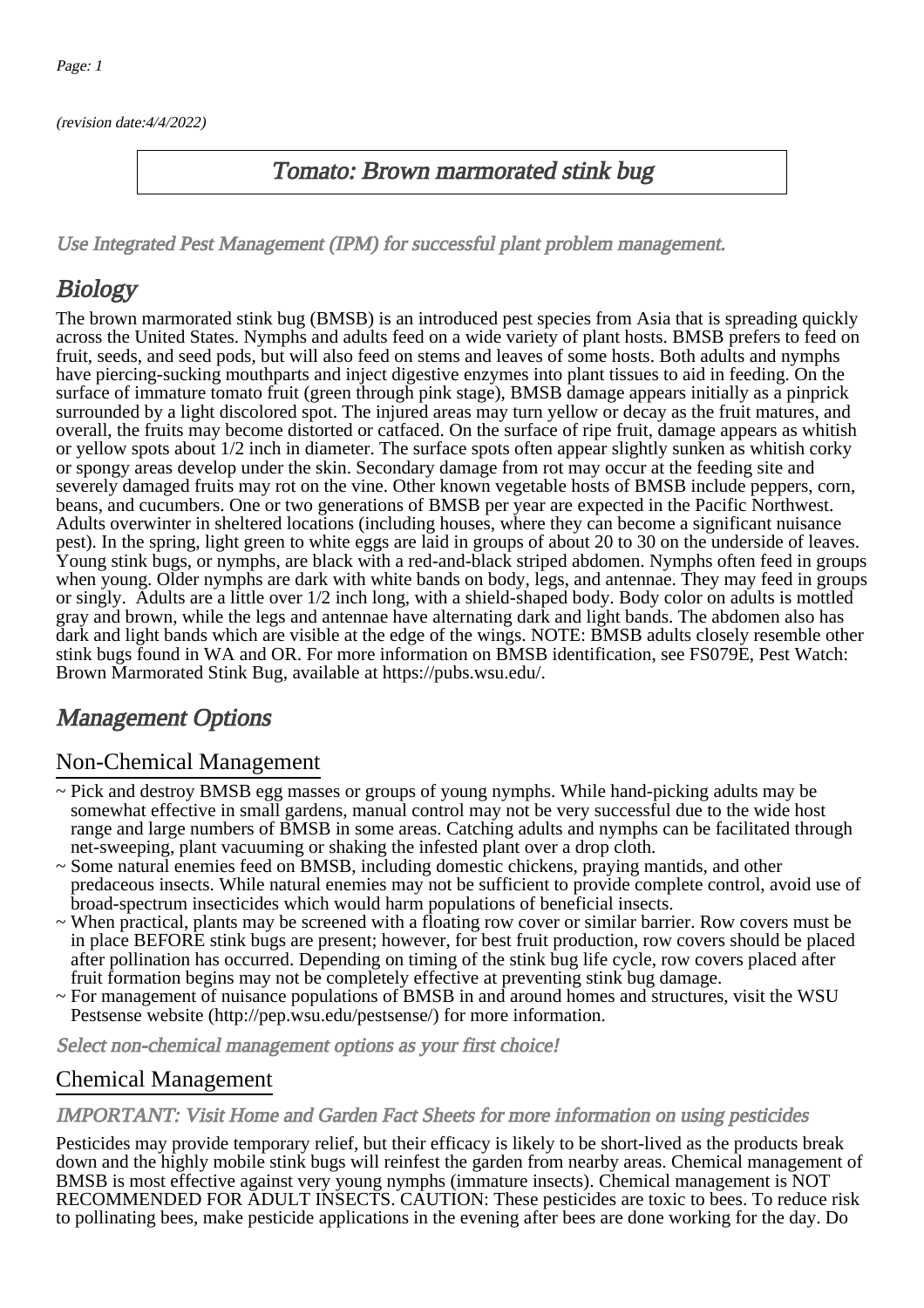not apply on or near flowering plants.

#### Listed below are examples of pesticides that are legal in Washington. Always read and follow all label directions.

- $\sim$  Ort Ortho Bug B Gon Insect Killer for Lawns & Gardens Conc active ingredient: bifenthrin, zeta-cypermethrin
- EPA reg no: 279-9535-239 ~ Safer Brand BioNEEM Multi-Purpose Insecticide & Repellent Conc [Organic] active ingredient: azadirachtin
	- -<br>-EPA reg no: 70051-6-42697
- ~ This list may not include all products registered for this use.